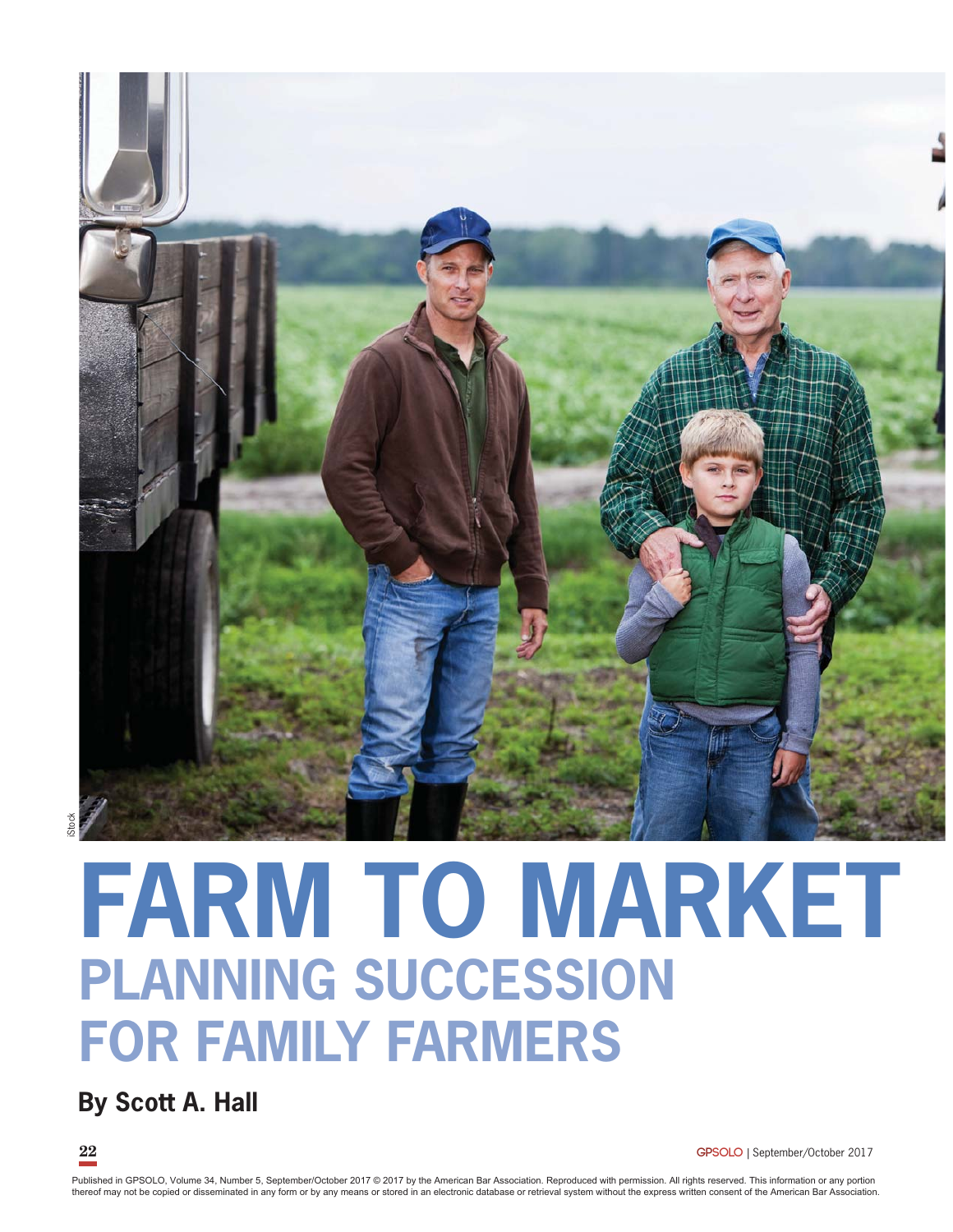

Daddy said the river would always lead me home. But the river can't take me back in time, and Daddy's dead and gone. And the family farm's a parking lot for the Walton's five and dime. Am I the last of my kind? Am I the last of my kind? —Jason Isbell and the 400 Unit, "Last of My Kind"

from the album *The Nashville Sound* (2017)

n 1964 my grandpa Edward Hall<br>purchased 150 acres of prime farm<br>ground in Madison Township,<br>Poweshiek County, Iowa, just<br>northwest of the town of Brooklyn<br>(a town my ancestors helped to pioneer n 1964 my grandpa Edward Hall purchased 150 acres of prime farm ground in Madison Township, Poweshiek County, Iowa, just northwest of the town of Brooklyn and develop in the middle 1800s) located in the eastern part of the state. He bought the ground for \$350 per acre, and my dad and uncle can still recall Edward's brothers gathered in the family living room right after the purchase, scolding him for spending so much money on that farm. One brother called Edward a "fool" for paying that price and declared that he would never get that much money out of that farm. Edward paid no heed to his brothers' warnings and forged ahead, his lifelong dream of owning a farm planted firmly within his grasp.

Edward and his wife, Laura, spent years of their life, all their savings, and most of their spare time building that 150-acre farm into a crop farm, a livestock operation, and a home. By the time I was born in 1976, Grandpa and Grandma were farming corn, soybeans, oats, and alfalfa. They raised pigs, milk cows, beef cattle, and chickens. The homestead cradled a two-story white farm house, a detached garage, a machine shed, a corn crib, a hay barn, and numerous other outbuildings and lean-tos that were used to house farm tools and equipment. As I grew up living on the farm (for my first two years) and later visiting the farm on evenings, weekends, and during the summer breaks from school, I fell in love with that place, the various buildings, the hay mow, the grove of trees where Grandpa kept all his "spare parts" machinery, and that beautiful buckeye tree at the end of the drive as one arrived at the farm.

In 1984 Edward met his reward, and Laura had no choice but to hold an estate auction and move into town. She sold all Grandpa's livestock and equipment, including his beloved Allis Chalmers WD45, the only tractor he ever bought new, but she kept the farm. Laura knew that land values had continued to grow in Iowa, and she couldn't bear to part with the dream she and Edward had made real. From 1984 to 2016, Laura Hall rented out the crop ground to friends and neighbors and made sure the land was stewarded as Edward would have wanted. Eventually she sold the homestead portion to the longtime farm tenant who had cared for the land for so many years, but she still kept the crop acres. When Laura passed away last year, she still owned the 150 acres in Madison Township, and she had acquired more farm ground in southern Iowa, leaving a legacy to her two sons that would fill any farmer with pride. Grandpa Edward's farm appraised at a little over \$9,000 per acre in the fall of 2016.

This is every farmer's dream: to work the land, make enough money and produce to provide for the family, and leave that farm in a condition even better than when it was acquired to a family member who will continue to care for it and farm it for years to come. For many reasons, this dream is a difficult one to realize in modern times. As attorneys, how can we help?

#### **SPEAK THE LANGUAGE**

The best communicators are those able to communicate in a method and manner in which the audience will most easily understand the message. My wife ribs me about the way I talk when I am visiting family or friends back in Brooklyn, Iowa, versus the way I talk at home in my everyday vernacular. I agree with her that my dialect changes at times when I find myself in different settings, but I swear that change is not contrived or planned, but instead it is a natural tendency for me to speak the language of my audience,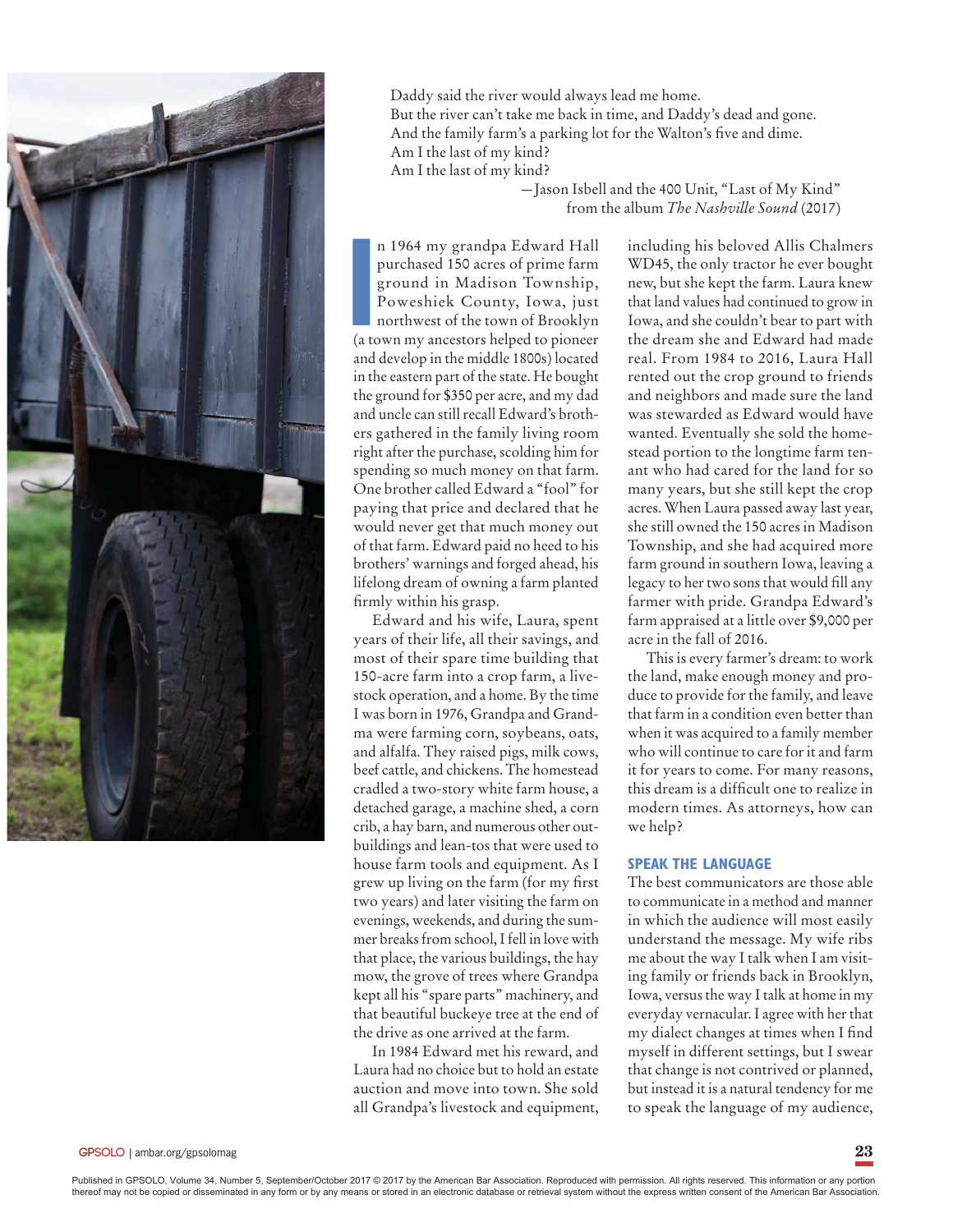and it works. The best trial lawyers I've ever witnessed speak to their juries in the same manner. They spend voir dire searching for a common tone, if there is one to be found, and then they live in that tone during trial.

So how do we speak the language of our farmer clients? Talk to them, listen to them, read about the issues concerning them on a daily basis: crop prices, commodity prices, machinery prices, farm input prices, environmental regulation, conservation programs, property taxes, and 4-H, state, and county fairs, to name a few. Most Iowans are either related to or just removed from a farmer in their lives. I talk to my dad, my uncle, my brother, my cousins, and members of my local Kiwanis Club—they all farm. They don't know it, but they teach me every day, even if it's just how to listen to the farmer.

then the in-person meeting soon follows.

As any service provider to the agricultural industry will confirm, meeting farmers in person is not an easy thing to do unless you are willing to go out to meet them where they live and work. There is a reason seed, feed, and implement salespeople still travel. This is why I make it clear to potential clients who happen to farm for a living that I am willing to meet them in mutually convenient venues. I recall one daughter of a farmer calling me and begging me to meet with her father because she knew he had no estate planning completed for his numerous farms and she, her sister, and her mother needed the guidance and certainty that a proper estate plan can bring. I agreed with her, but then she told me that her dad would never agree to come to my office, especially because I was located in downtown Des Moines. After



**Most farmers don't want to meet with an attorney unless they absolutely must.** 

#### **MEET THEM ON THE ROAD**

Most farmers I know don't want to meet with attorneys unless they absolutely must. They really don't want to meet with an attorney to talk about drafting estate plans or otherwise planning for death and the disposal of their land. However, when a family member broaches the subject with the farmer, or when the subject of losing all or part of the farm owing to poor planning is presented to the farmer, then I find them to be more receptive to a meeting. Most of the estate planning meetings I've had with farmers began with a family member recommending the meeting with me. Often the farmer will call me up and feel me out over the phone to see if I am a trustworthy and knowledgeable source of advice and services. If I pass that test, some brainstorming, we decided the best place for me to meet her dad was at the Iowa State Fair, which he hadn't missed in more than 60 years. After setting up a phone consultation between her dad and me, the daughter scheduled a meeting for us to meet in person behind the Bill Riley talent stage at the State Fairgrounds. I wore blue jeans and a plaid collared shirt, and at the meeting I received instructions from the farmer and his wife as to how the land should be used to care for his wife after his death, and how it should be split between the daughters upon the wife's death, all at a picnic table at the fair. I recommended how to best accomplish these goals and for several weeks after that meeting we corresponded by mail and e-mail until the estate plan was finalized and executed. Just a couple years later the farmer died, and his wife joined him soon after. The plan we started at the Iowa State Fair kept his farmland in the family just as he desired, and did it in a private and efficient manner.

#### **IDENTIFY AND INCLUDE THE STAKEHOLDERS**

Each family farm operation is different. Traditionally the children of farmers would grow up on the farm, working with their parents in all ways required by the operation. When the kids were old enough, they'd farm other land, normally nearby, until they could afford to buy it from the landowner. The families would share the costs of farming and the abundance generated by their farms, and they would hope to continue to grow their operations, ensuring prosperity for generations to come. Some family farms still work this way, but most do not. Most family farms are still run by a patriarch with the assistance of some, but not all, family members. With increased education, industrialization, and communication across America, more people raised on farms have left those farms to pursue other employment and lifestyles.

Identifying which family members are still active in farming, especially the grounds being conveyed through the estate plans you will be drafting, is extremely important. The family farmers you meet with will have specific goals for their lands. Some farms hold special meaning, like Grandpa Edward's farm, and the patriarch will want some assurance that those farms will not be sold unless absolutely necessary. Other farms will not hold as much significance. Similarly, some family members will have a special relationship with the farmer, either because they farm with them daily or they remain active participants in the operations in some way. Tradition will compel most farmers to leave their estate assets in equal shares to their children or grandchildren, but this plan will not always be the easiest or smartest way to achieve the goals the farmers hold dear. It also may not be what the heirs want to occur. Although you may get some resistance from your clients in discussing their estate planning desires with the future heirs, it is imperative to do so when possible because these discussions will